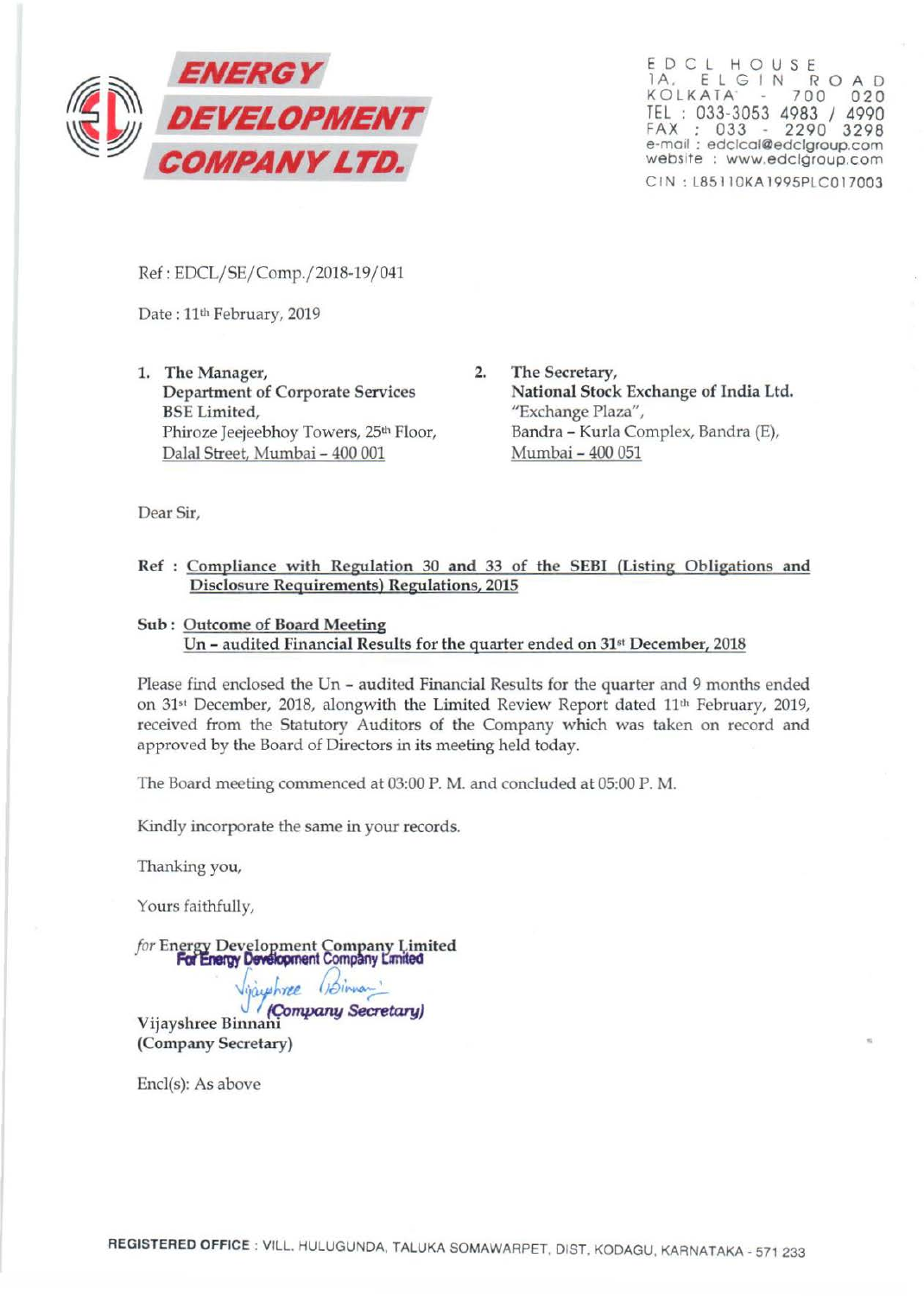

310, TOOl CHAMBERS 2. Lalbazar Street. Kolkata - 700 001 Phone: 2230 5621, 4005 1458

The Board of Directors, Energy Development Company Limited, 1A, Elgin Road, Kolkata - 700-020

## Limited Review Report

- 1. We have reviewed the accompanying statement of Unaudited Financial Results of Energy Development Company Limited ('the Company') for the quarter and nine months ended on 31<sup>st</sup>December, 2018 ('the Statements'). The Statement has been prepared by the Company pursuant to Regulation 33 cf the Securities and Exchange Board of India (Listing Obligations and Disclosure Requirement) Regulations, 2015 ('the SEBI Regulations'), read with SEBI Circular No CIR/CFD/FAC/62/2016 dated July 5, 2016 which has been initialed by us for the purpose of identification.
- 2. This Statement which is the responsibility of the Company's Management and has been approved by the Board of Directors in their meetirg held on February 11, 2019 has been prepared in accordance with the recognition and measurement principles laid down in the Indian Accounting Standard 34 "Interim Financial Reporting" ("lnd AS 34") prescribed under Section 133 of the Companies Act, 2013 read with relevant rules issued thereunder and other accounting principles generally accepted in India. Our responsibility is to issue a report on these financial statements based on our review.
- 3. We conducted our review in accordance with the Standard on Review Engagement (SRE) 2410 "Review of Interim Finantial Information Performed by the Independent Auditor of the Entity" issued by the Institute of Chartered Accountants of India. This standard requires that we plan and perform the review to obtain moderate assurance as to whether the financial statements are free of material misstatement. A review is limited primarily to inquiries of company personnel and analytical procedures applied to financial data and thus provides less assurance than an audit. We have not performed an audit and accordingly, we do not express an audit opinion.
- 4. Based on our review conducted as above, we report that, nothing has come to our attention thatcauses us to believe that the accompanying Statement read with notes thereon, prepared in accordance with aforesaid Indian Accounting Standards and other recognized accounting practices and policies generally accepted in India, has not disclosed the information required to be disclosed in terms of Regulation 33 of the SEBI (Listing Obligations and Disclosure Requirements) Regulations, 2015, read with SEBI Circular No. CIR/CFD/FAC/62/2016 dated 5th July 2016 including the manner in which it is to be disclosed, or that it contains any material misstatement.
- 5. In terms of an agreement dated 9th November, 2015, considering the transaction being undertaken for transfer of 76% of holding in undertakings, which are involved in setting up hydel power plants at various locations, no diminution in the value of remaining investment of Rs.

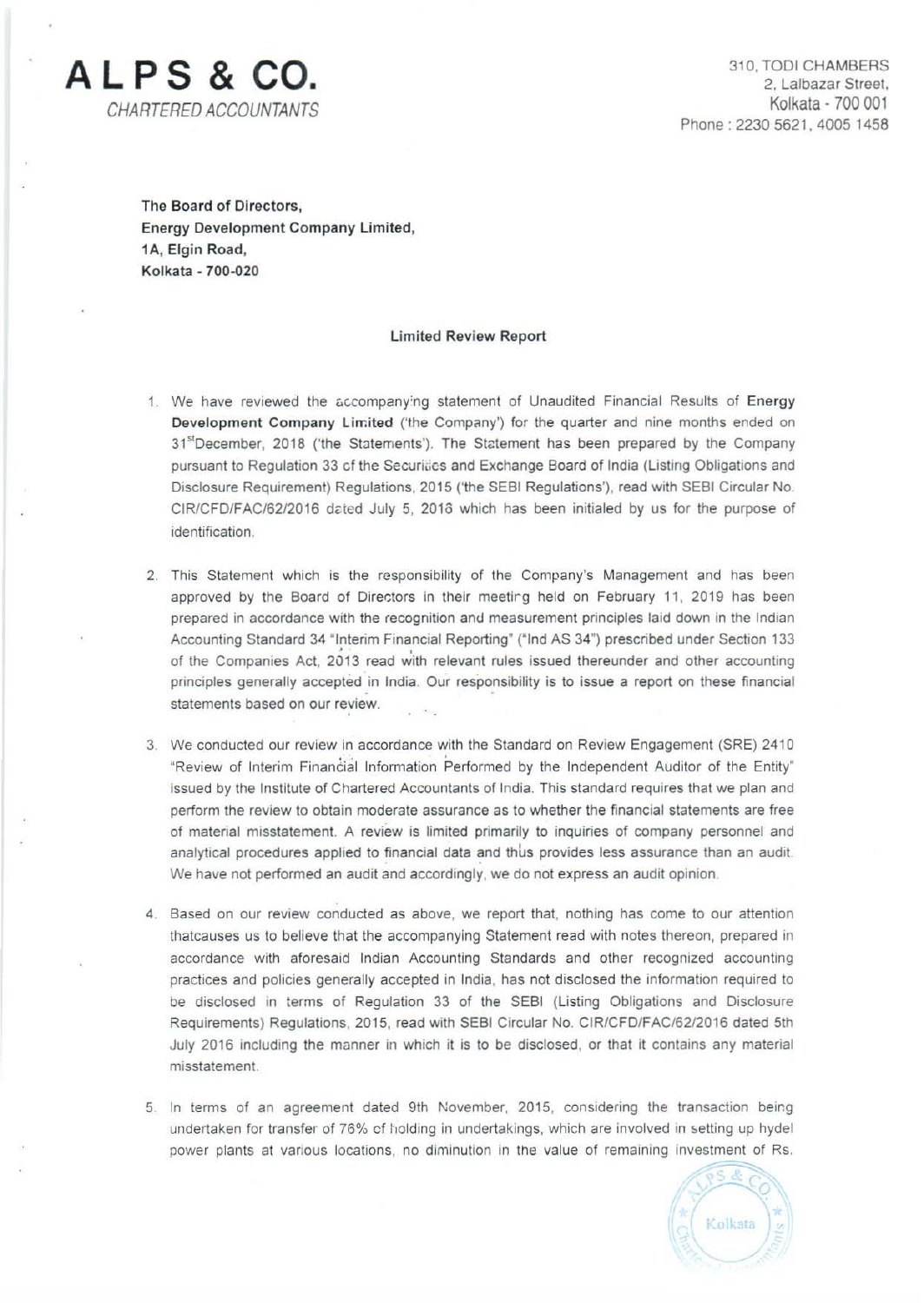6. 2,200.02 lakhs as on 31<sup>st</sup>December, 2018 representing 24% and 51% of the equity in Arunachal Pradesh and Uttarakhand undertaking respectively and 24% in preference shares being long term and strategic holding, has been considered necessary. Loans of Rs. 663.26 lakhs also stands outstanding from the aforesaid subsidiaries/associates. Adjustment with respect to these being determinable on status of implementation of the projects, resultant impact in this respect as such is presently not ascertainable.

Our opinion is not modified in respect of this matter.

7. The comparative lnd AS financial information of the Company for the corresponding quarter ended 30<sup>th</sup>June, 2017 were reviewed by the predecessor auditorwho expressed unmodified opinion vide their report dated 14<sup>th</sup>September, 2017 and reliance has been placed on the figure and other information incorporated for the purpose of preparation and presentation of the financial results.

Our opinion is not modified in respect of this matter.



Date: 11<sup>th</sup>February, 2019 **Partner** 

For A L P S & Co. Chartered Accountants Firm's ICAI Registration No.:313132E

Membership No.:052751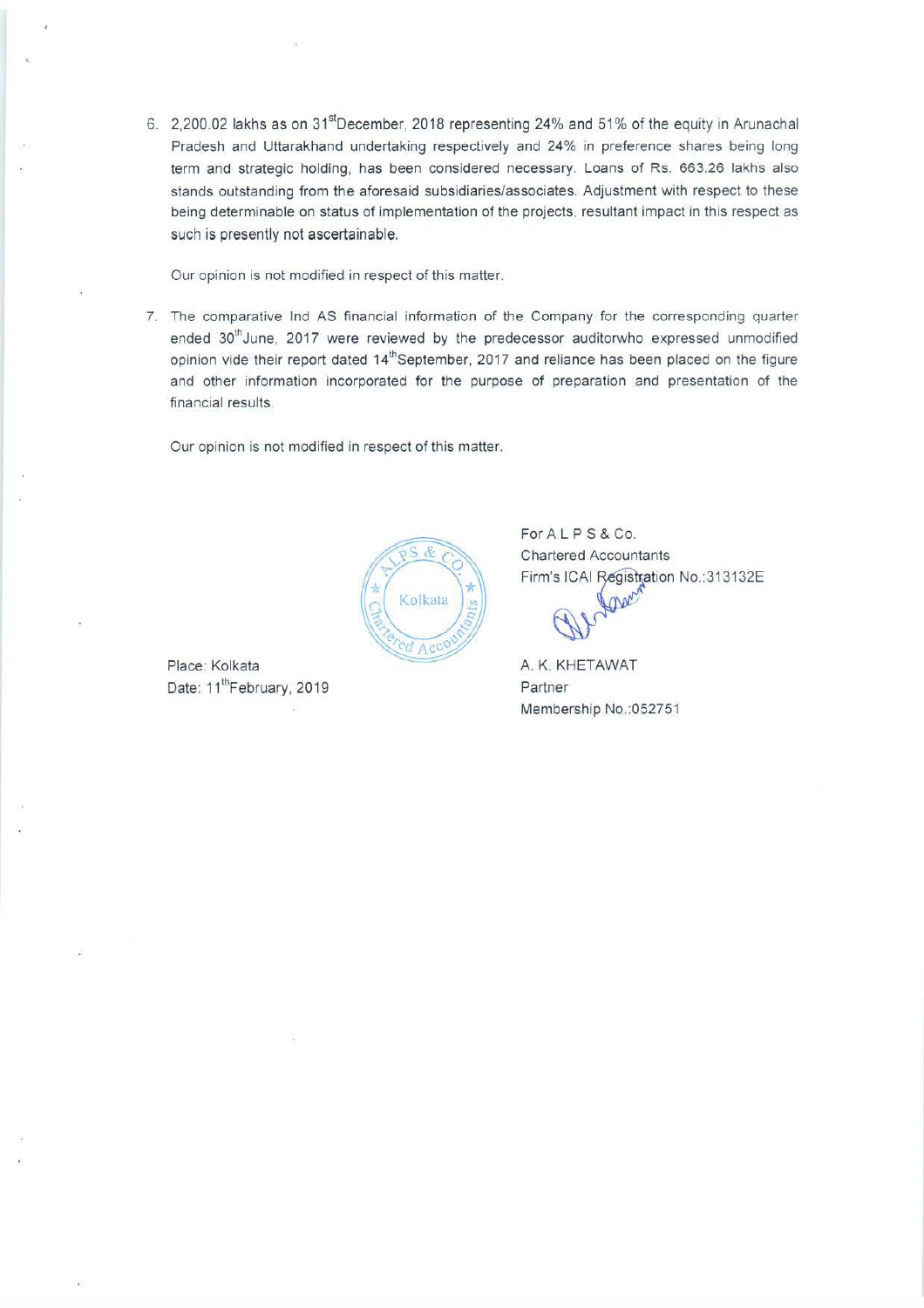#### ENERGY DEVELOPMENT COMPANY LIMITED CIN . L85110KA1995PLC017003 Regd. Office : Village · Hulugunda, Taluka • Somawarpet, Oist • Kodagu, Karnataka • 571233 E-mail:edclcal@edclgroup.com ; Website : www.edclgroup.com

Statement of Standalone Unaudited Financial Results for the Quarter and Nine months ended 31" December, 2018

|                        | $\mathcal{D}_{\mathcal{A}}$                                                         |                                     |                  |            |                   |            | (₹in Lakhs) |  |
|------------------------|-------------------------------------------------------------------------------------|-------------------------------------|------------------|------------|-------------------|------------|-------------|--|
|                        |                                                                                     | <b>Standalone Financial Results</b> |                  |            |                   |            |             |  |
| <b>SL</b><br><b>No</b> | Particulars                                                                         |                                     | Quarter Ended    |            | Nine Months ended |            | Year Ended  |  |
|                        |                                                                                     | <b>Unaudited</b>                    | <b>Unaudited</b> | Unaudited  | <b>Unaudited</b>  | Unaudited  | Audited     |  |
|                        |                                                                                     | 31.12.2018                          | 30.09.2018       | 31.12.2017 | 31.12.2018        | 31.12.2017 | 31.03.2018  |  |
|                        |                                                                                     |                                     |                  |            |                   |            |             |  |
|                        | Revenue from operations                                                             | 308.06                              | 863.09           | 1,300.05   | 1272.77           | 3,946.83   | 4,022.90    |  |
| $\overline{c}$         | Other Income                                                                        | 124.62                              | 135.35           | 157.63     | 445.53            | 393.13     | 541.73      |  |
| 3                      | Total Revenue                                                                       | 432.68                              | 998.44           | 1,457.68   | 1,718.30          | 4,339.96   | 4,564.63    |  |
| 4                      | Expenses                                                                            |                                     |                  |            |                   |            |             |  |
|                        | a) Cost of materials consumed                                                       | 9.69                                | 1.08             | 47.59      | 18.25             | 60.59      | 75.21       |  |
|                        | b) Purchase of stock-in-trade                                                       |                                     | ۰.               | 801.04     | 0.00              | 2,344.10   | 2.344.10    |  |
|                        | c) Changes in inventories of finished goods, work-in-progress and<br>stock-in-trade | (11.30)                             | 7.92             | (21.21)    | 9.79              | (6.65)     | (14.75)     |  |
|                        | d) Employee benefits expenses                                                       | 112.71                              | 120.68           | 105.66     | 330.05            | 265.97     | 365.02      |  |
|                        | e) Finance costs                                                                    | 55.62                               | 81.21            | 69.47      | 213.77            | 223.03     | 308.89      |  |
|                        | f) Depreciation and amortisation expense                                            | 70.87                               | 70.89            | 73.49      | 211.88            | 219.58     | 289.75      |  |
|                        | g) Other expenses                                                                   | 235.37                              | 272.94           | 145.69     | 758.55            | 592.34     | 1,044.43    |  |
|                        | <b>Total expenses</b>                                                               | 472.96                              | 554.72           | 1,221.73   | 1,542.29          | 3,698.96   | 4,412.65    |  |
| 5                      | Profit/(Loss) before exceptional items and Tax (3-4)                                | (40.28)                             | 443.72           | 235.95     | 176.01            | 641.00     | 151.98      |  |
| 6                      | <b>Exceptional Items</b>                                                            |                                     |                  |            |                   |            |             |  |
|                        | Profit/(Loss) before Tax (5-6)                                                      | (40.28)                             | 443.72           | 235.95     | 176.01            | 641.00     | 151.98      |  |
|                        | 8 Tax Expense                                                                       |                                     |                  |            |                   |            |             |  |
|                        | a) Current Tax                                                                      | (29.94)                             | 61.15            | 48.30      | 31.21             | 131.00     | 93.92       |  |
|                        | b) Defered Tax                                                                      | 10.37                               | (0.15)           | 22.23      | 13.73             | 39.57      | (80.71)     |  |
| 9                      | Net Profit/(Loss) for the period (7 -8)                                             | (20.71)                             | 382.72           | 165.42     | 131.07            | 470.43     | 138.77      |  |
| 10                     | <b>Other Comprehensive Income</b>                                                   |                                     |                  |            |                   |            |             |  |
|                        | Items that will not be reclassified to profit or loss                               | 1.81                                | 1.82             | 1.12       | 5.44              | 1.69       | 7.25        |  |
|                        | Income Tax on above                                                                 | (0.61)                              | (0.60)           | (0.37)     | (1.82)            | (0.56)     | (2.40)      |  |
|                        | Total other Comprehensive Income for the period                                     | 1.20                                | 1.22             | 0.75       | 3.62              | 1.13       | 4.85        |  |
| 11                     | Total Comprehensive Income for the period (9+10)                                    | (19.51)                             | 383.94           | 166.17     | 134.69            | 471.56     | 143.62      |  |
| 12                     | Paid up equity share capital (Face value ₹ 10/-per share)                           | 4,750                               | 4,750            | 4,750      | 4,750.00          | 4,750      | 4,750       |  |
| 13                     | Earnings per Share (of ₹ 10/-each)(not annualised)                                  |                                     |                  |            |                   |            |             |  |
|                        | a) Basic                                                                            | (0.04)                              | 0.81             | 0.35       | 0.28              | 0.99       | 0.29        |  |
|                        | b) Diluted                                                                          | (0.04)                              | 0.81             | 0.35       | 0.28              | 0.99       | 0.29        |  |

 $\mathcal{R}$ Ś Kolkata đ Acc

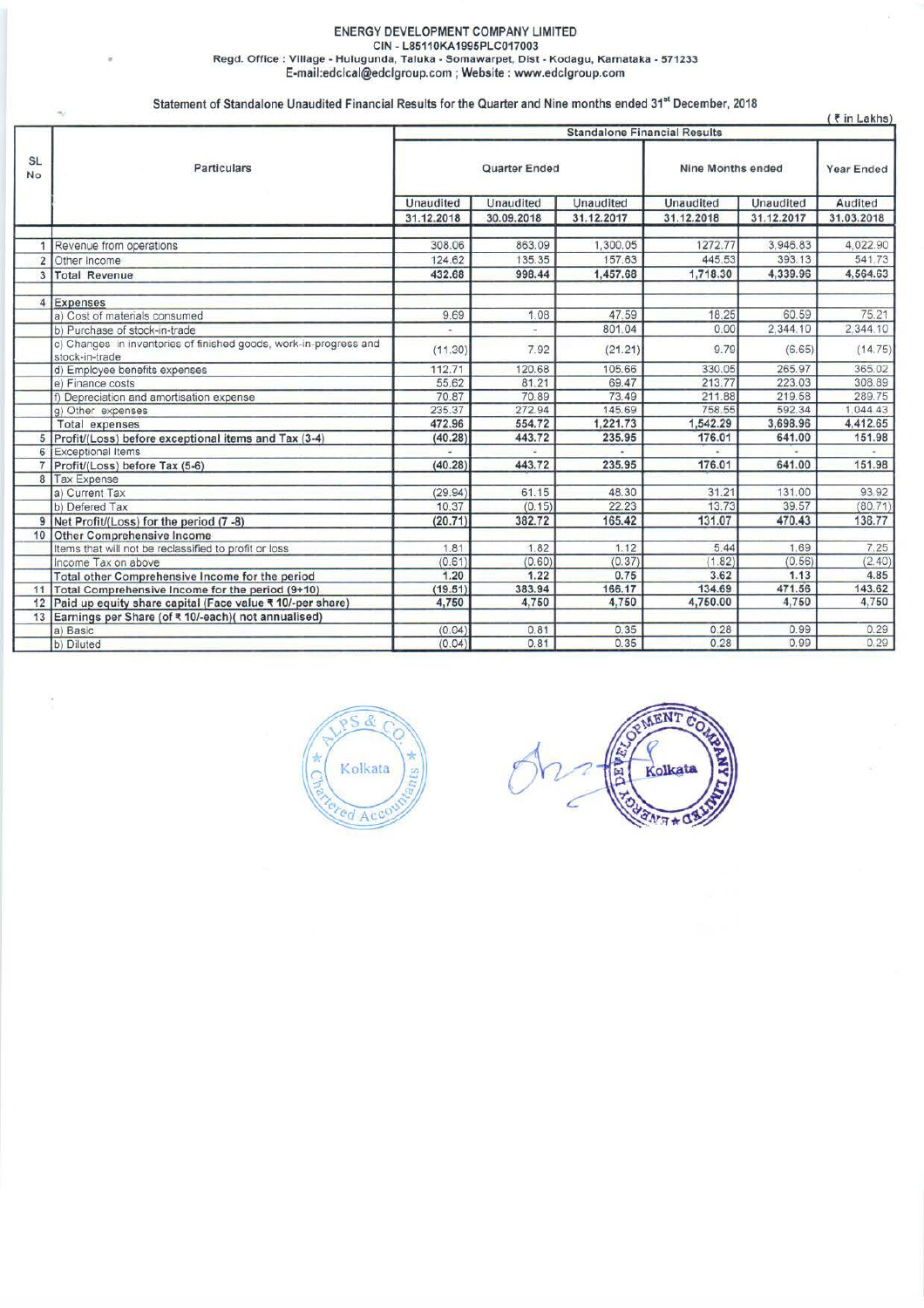### ENERGY DEVELOPMENT COMPANY LIMITED CIN - L851 10KA1995PLC017003 Regd. Office: Village- Hulugunda, Taluka- Somawarpet, Dist- Kodagu, Karnataka-571233 E-mail:edclcal@edclgroup.com ; Website : www.edclgroup.com

Segment wise Revenue, Results and Assets and Liabilities for the Quarter and Nine months ended 31<sup>st</sup> December, 2018

 $($  ₹ in Lakhs)

|                |                                                                |                  |                      | <b>Standalone Financial Results</b> |                          |                  | <b>THE FOUNDATION</b> |
|----------------|----------------------------------------------------------------|------------------|----------------------|-------------------------------------|--------------------------|------------------|-----------------------|
|                | <b>Particulars</b>                                             |                  | <b>Quarter Ended</b> |                                     | <b>Nine Months Ended</b> |                  | Year Ended            |
|                |                                                                | <b>Unaudited</b> | <b>Unaudited</b>     | <b>Unaudited</b>                    | <b>Unaudited</b>         | <b>Unaudited</b> | Audited               |
|                |                                                                | 31.12.2018       | 30.09.2018           | 31.12.2017                          | 31.12.2018               | 31.12.2017       | 31.03.2018            |
|                | <b>Segment Revenue</b>                                         |                  |                      |                                     |                          |                  |                       |
|                | a)Generating Division                                          | 308.06           | 849.19               | 417.24                              | 1,225.84                 | 1,241.76         | 1,306.10              |
|                | b) Contract Division                                           |                  | 13.90                | 57.75                               | 46.93                    | 290.59           | 302.32                |
|                | c) Trading                                                     |                  |                      | 825.07                              |                          | 2,414.48         | 2,414.48              |
|                | <b>Net Sales / Income From Operations</b>                      | 308.06           | 863.09               | 1,300.06                            | 1,272.77                 | 3,946.83         | 4,022.90              |
| $\overline{2}$ | <b>Segment Results</b>                                         |                  |                      |                                     |                          |                  |                       |
|                | Profit/(Loss) before tax and interest from each segment        |                  |                      |                                     |                          |                  |                       |
|                | a)Generating Division                                          | 192.48           | 706.30               | 336.64                              | 855.46                   | 936.77           | 895.46                |
|                | b) Contract Division                                           | (36.99)          | (38.89)              | (23.84)                             | (90.59)                  | (73.63)          | (142.23)              |
|                | c) Trading                                                     | (0.95)           | 1.26                 | 5.30                                | (0.95)                   | 13.55            | 11.50                 |
|                | Total Profit/(Loss)                                            | 154.54           | 668.67               | 318.10                              | 763.92                   | 876.69           | 764.73                |
|                | Less: i) Finance cost                                          | 55.62            | 81.21                | 69.47                               | 213.77                   | 223.03           | 308.89                |
|                | ii) Other un-allocable expenditure net off un-allocable income | 139.20           | 143.75               | 12.68                               | 374.14                   | 12.66            | 303.86                |
|                | <b>Total Profit /(Loss)Before Tax</b>                          | (40.28)          | 443.71               | 235.95                              | 176.01                   | 641.00           | 151.98                |
| 3              | <b>Segment Assets</b>                                          |                  |                      |                                     |                          |                  |                       |
|                | a)Generating Division                                          | 3,669.56         | 3,933.88             | 3.963.95                            | 3,669.56                 | 3,963.95         | 3,866.77              |
|                | b) Contract Division                                           | 1,281.36         | 1,395.60             | 1,440.54                            | 1,281.36                 | 1,440.54         | 1,412.05              |
|                | c) Trading                                                     | 2,692.07         | 2,692.07             | 2,979.11                            | 2,692.07                 | 2,979.11         | 2,692.50              |
|                | d) Unallocated                                                 | 17,906.46        | 17,909.46            | 21,270.11                           | 17,906.46                | 21,270.11        | 18,754.57             |
|                | <b>Total Segment Assets</b>                                    | 25,549.45        | 25,931.01            | 29,653.71                           | 25,549.45                | 29,653.71        | 26,725.89             |
| 4              | <b>Segment Liabilities</b>                                     |                  |                      |                                     |                          |                  |                       |
|                | a)Generating Division                                          | 30.48            | 35.54                | 53.25                               | 30.48                    | 53.26            | 63.10                 |
|                | b) Contract Division                                           | 993.39           | 1,018.30             | 1,179.78                            | 993.39                   | 1,179.78         | 1,198.37              |
|                | c) Trading                                                     | 478.57           | 477.62               | 1,740.84                            | 478.57                   | 1,740.84         | 1,324.37              |
|                | d) Unallocated                                                 | 6,464.25         | 6,797.31             | 8,432.62                            | 6,464.25                 | 8,432.62         | 6,405.67              |
|                | $P5\alpha$<br><b>Total Segment Liabilities</b>                 | 7,966.69         | 8,328.77             | 11,406.49                           | 7,966.69                 | 11,406.50        | 8,991.51              |



7,966.69 6,326.77 11,406.49 7,966.69 11,406.50 8,99 Find a construction of the construction of the contract of the contract of the contract of the contract of the contract of the contract of the contract of the contract of the contract of the contract of the contract of the  $\frac{1}{\sqrt{2}}$